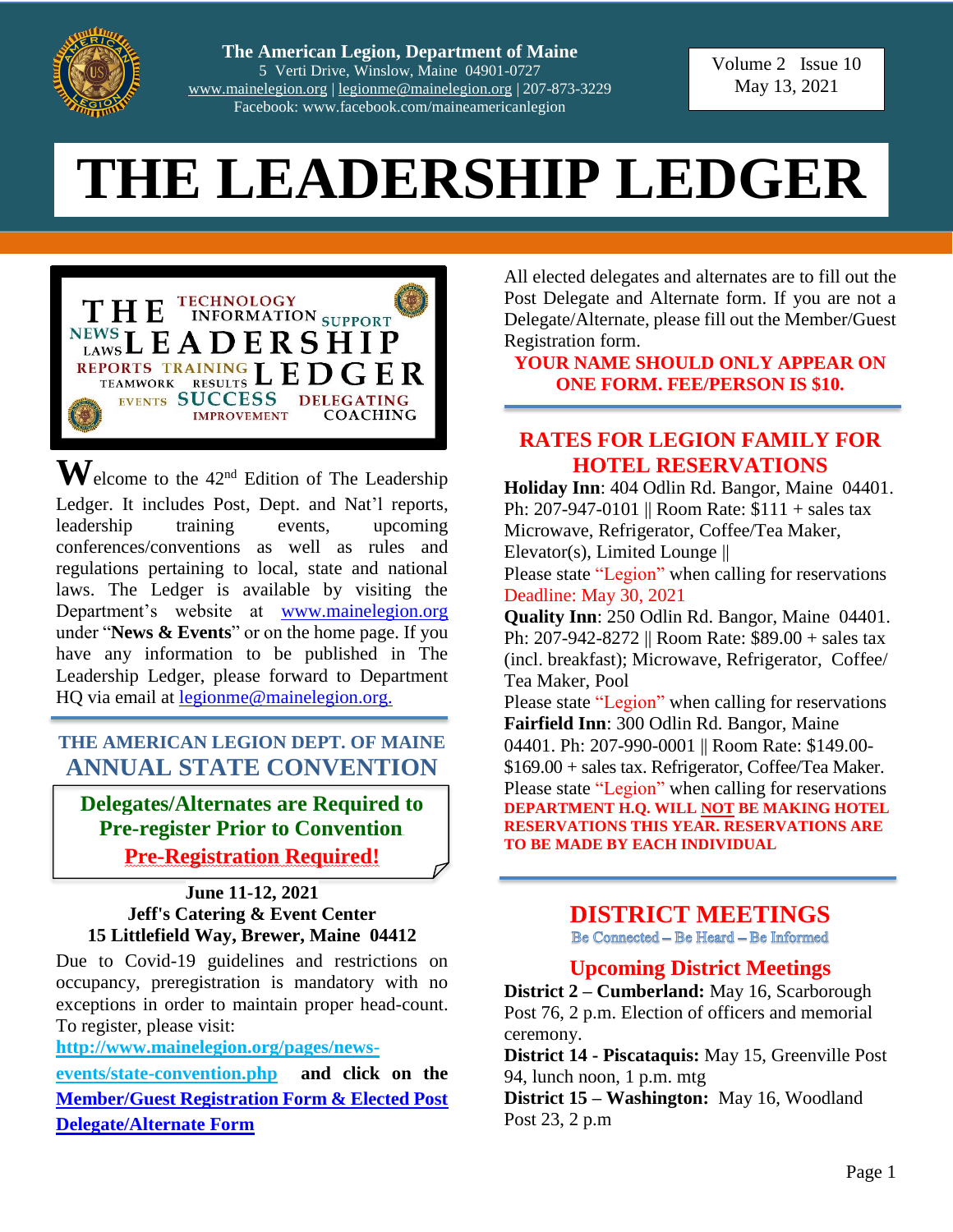# **MEMORIAL DAY CRUISE ON THE SONGO RIVER QUEEN II**

#### **ifth Annual Memorial Day Free Cruise for**<br> **F** Veterans and Active Duty Military **Veterans and Active Duty Military**

The Naples Lions Club invites you and your family to a one and a half hour Memorial Day cruise on the Songo River Queen II on Memorial Day, Monday, May 31 from 4:00 p.m. to 5:30 p.m. (rain or shine) to honor and pay tribute for your time served in the United States military. Veterans or Active Duty Service men or women and their immediate family board for **free.** Please inquire, in advance, if additional guests are desired.

**We will be taking reservations starting May 1 and are limiting the number of attendees this year due to Covid-19. All attendees must present proof of Covid vaccination and wear a face mask in order to board the vessel.** 

Please bring an ID or documentation to show active or prior military involvement. Boarding begins one hour before departure. We hope you will come and enjoy a leisurely cruise along beautiful Long Lake. Complimentary snacks will be served. A snack bar and cash cocktail bar are also available on board.

**Advance reservations are highly recommended.** Secure your seat(s) as follows:

- Search on the web for ["Naples Maine Lions](https://e-clubhouse.org/sites/naplesme/) [Club"](https://e-clubhouse.org/sites/naplesme/) and click on Vet Cruise tab.
- In person or call the Naples Public Library (207-693-6841)
- In person or call the Naples American Legion Post #155 (207-693-6285)
- For more information or to make a reservation call: Rolanda Leary at 207-627-7117 or Dave Gerrish, Event Coordinator, at 207-693- 6854 / email: [atozdave@yahoo.com.](mailto:atozdave@yahoo.com)

# **[COVID-19 FUNERAL](https://www.fema.gov/disasters/coronavirus/economic/funeral-assistance#eligible)  [ASSISTANCE](https://www.fema.gov/disasters/coronavirus/economic/funeral-assistance#eligible)**

he COVID-19 pandemic has brought The COVID-19 pandemic has brought<br>overwhelming grief to many families. At FEMA, our mission is to help people before, during and after disasters. We are dedicated to helping ease some of the financial stress and burden caused by the virus.

 Under the Coronavirus Response and Relief Supplemental Appropriations Act of 2021 and the American Rescue Plan Act of 2021, FEMA will provide financial assistance for COVID-19-related funeral expenses incurred after January 20, 2020. FMI, click on the link above or [HERE,](https://outreach.senate.gov/iqextranet/iqClickTrk.aspx?&cid=quorum_king-iq&crop=14544.8437182.6253279.7967273&report_id=&redirect=https%3a%2f%2fyoutu.be%2fDgvN_9m58Z0&redir_log=86470407452182) to watch an informative video.

#### **UPDATES FROM THE NATIONAL COMMANDER**

Dear American Legion Family,

**This week is National Law Enforcement Week**. Like our veterans, law enforcement officers entered a profession in which they are expected to sacrifice their lives to protect others if called upon. It is not surprising that so many law enforcement officers are also military veterans.

The American Legion thanks these men and women for their service to our country and to their communities. I look forward to honoring the 2021 American Legion National Law Enforcement Officer of the Year at our convention this summer in Phoenix.

> *May 11, 2021 Bill Oxford National Commander*

Dear American Legion Family,

Every year approximately 5,000 Americans are diagnosed with Amyotrophic Lateral Sclerosis (ALS), better known as Lou Gehrig's disease. For reasons still unknown, veterans are more than twice as likely to be diagnosed than the general population. Your American Legion National Executive Committee passed a resolution in last week's meeting **strongly encouraging American Legion Baseball teams to observe a moment of silence before games every June 2** in honor of the great New York Yankees' legend, who lost his life on that day in 1941. Veterans diagnosed with ALS should immediately contact the Department of Veterans Affairs, which has recognized the disease as a condition eligible for service-connected benefits.

> *10 May 2021 Bill Oxford National Commander*

### **MILITARY TRIVIA:**

What happened at Dutch Harbor, Alaska on Q: What happened at Dutch Harbor, Alaska on SJ. June 3-4, 1942, for only the 2nd time in US history?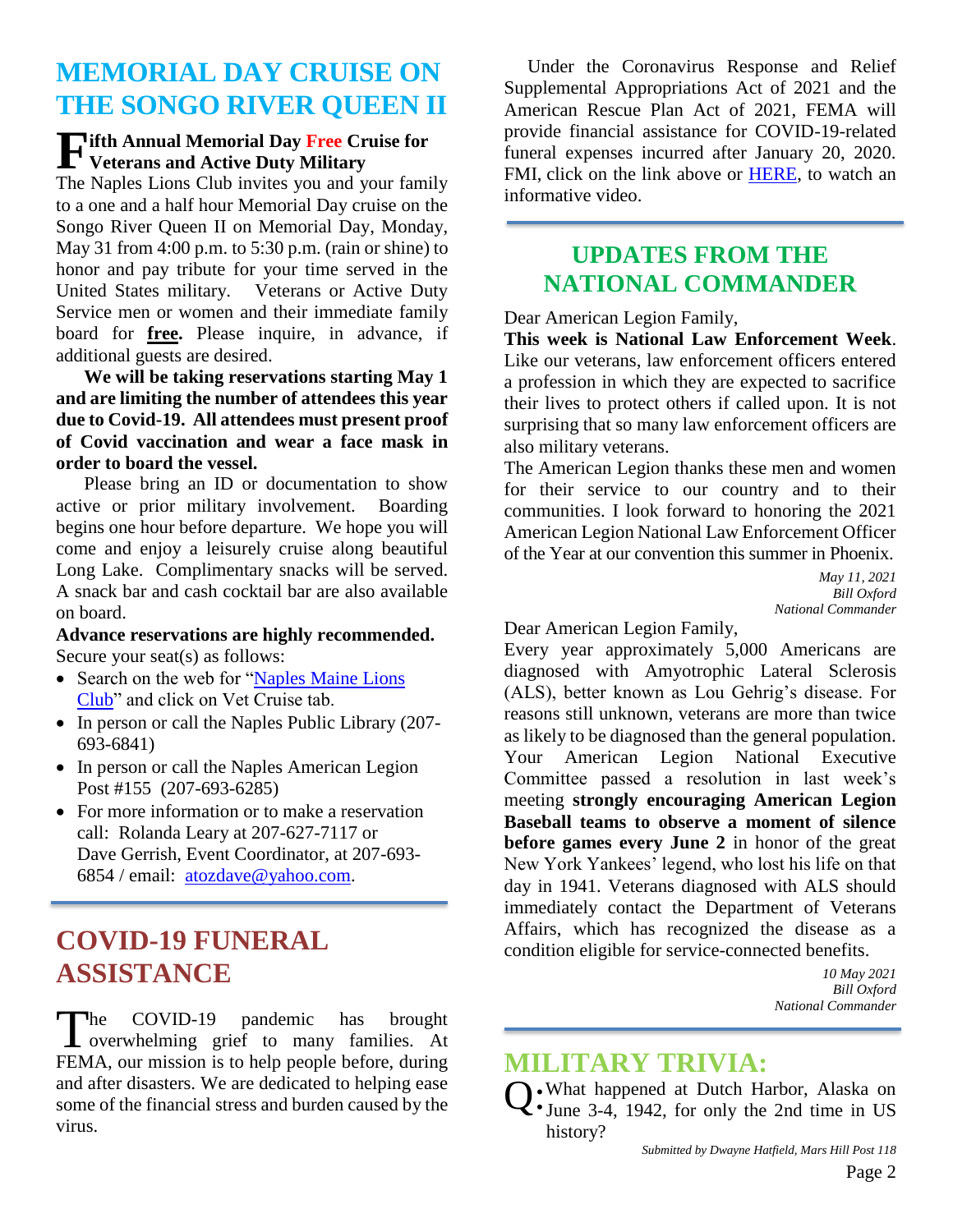

# **[SHOP AMERICAN FLAGS](https://www.americanlegionflags.com/American-Flags/departments/1077/) FOR MEMORIAL DAY**

our purchase directly supports **American** [Legion programs,](https://www.legion.org/programs) which help America's children, veterans & military families. Click on image or follow this link [https://www.americanlegionflags.com/American-](https://www.americanlegionflags.com/American-Flags/departments/1077/)[Flags/departments/1077/](https://www.americanlegionflags.com/American-Flags/departments/1077/) Vour purchase directly supports American N<br>Legion programs, which help America's Legion

## **DONATIONS**

#### **American Legion Department of Maine Foundation**

| Al McKay, Damariscotta Post 42        | \$50.00 |
|---------------------------------------|---------|
| <b>Kirk Thurston, Rumford Post 24</b> | \$50.00 |

## **American Legion Department of Maine**

#### **General Fund**

| <b>American Gold Star Mothers, Inc.</b> | \$50.00 |
|-----------------------------------------|---------|
| David King, Lisbon Post 158             | \$50.00 |

**Delegates/Alternates are Required to Pre-register Prior to Convention Pre-Registration Required!**



# **[NEW MY LEGION.ORG](https://vimeo.com/518232870)  [UPDATE](https://vimeo.com/518232870)**

Tow that the myLegion site is live, all accounts are now MEMBER accounts. This includes Legion and SAL members. The first requirement to access post and squadron data is to create a myLegion member account using the email address on your membership record. The new myLegion Home page will look like the image above. It provides links to your subscriptions, discounts and resources. MY ACCOUNT provides more information about your own membership. Please click on Video Presentation / PowerPoint to learn more.

**[Video Presentation](https://vimeo.com/518232870) / [PowerPoint](https://www.legion.org/documents/training/training-tuesdays/PPT_MyLegion_Update_Membership_Processing.pptx) / [Q&A](https://www.legion.org/training/251904/training-tuesday-mylegion-update-membership-processing-qa)** ---------------------------------------------------------------

# **[INSTRUCTIONS](http://www.mainelegion.org/media/Membership/new_membership_program_instructions1.pdf) FOR NEW [MYLEGION.ORG](http://www.mainelegion.org/media/Membership/new_membership_program_instructions1.pdf) [MEMBERSHIP](http://www.mainelegion.org/media/Membership/new_membership_program_instructions1.pdf) PROCESSING & GROUP [PERMISSION](http://www.mainelegion.org/media/Membership/new_membership_program_instructions1.pdf)**

---------------------------------------------------------------

**Go to ["New MyLegion.org is live!"](https://www.legion.org/membership/252152/new-mylegionorg-live) for more information.**

# **MAINE LEGION COLLEGE CLASS FOR 2021**

**W**e are currently working on the next Maine t past, you have to make a commitment but we know that you will gain much from these classes and from other Legionnaires from all over the State of Maine.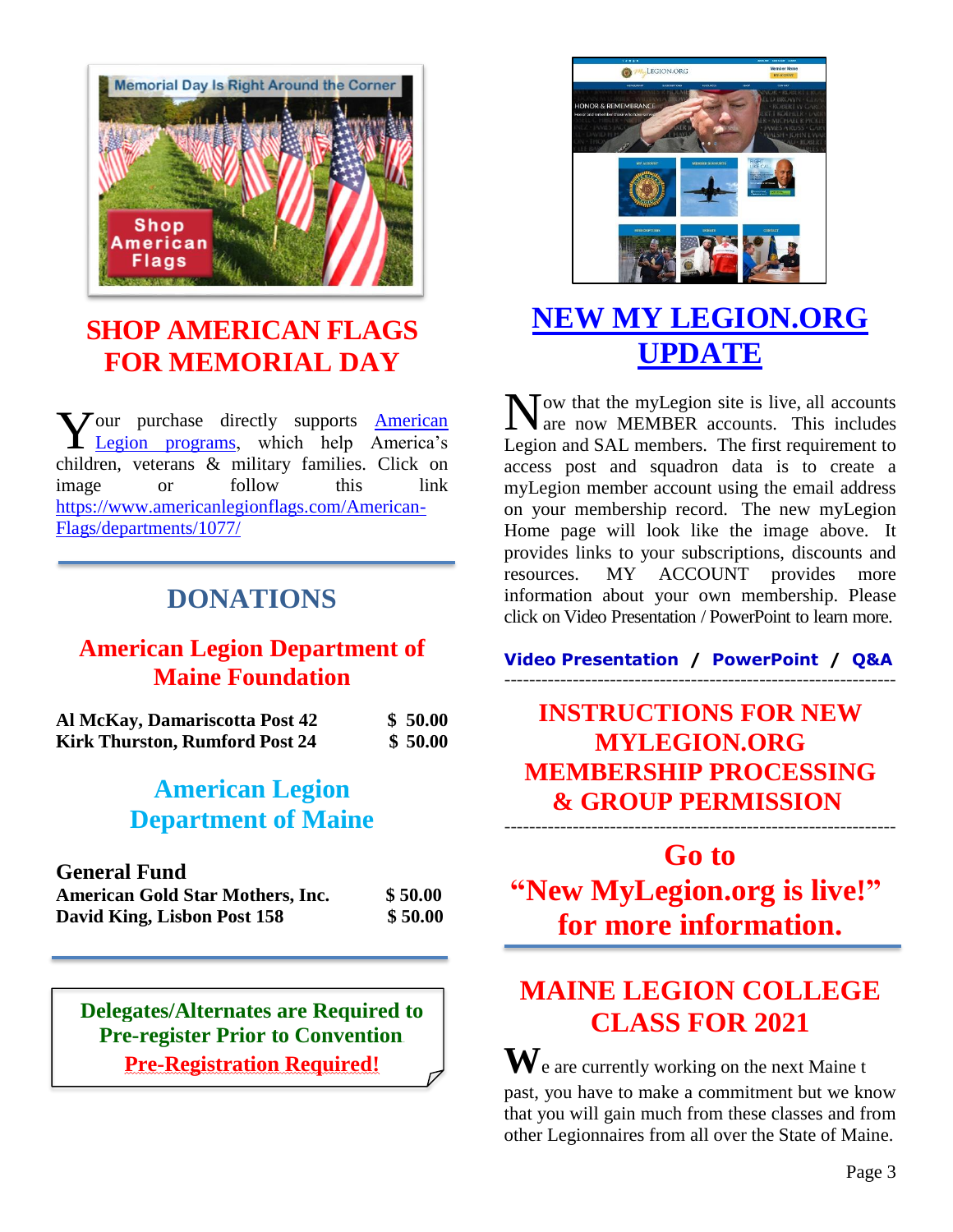#### **ONLY 8 MORE SPOTS AVAILABLE**. This is

the schedule we will follow: Classes start at 8:30 a.m. each day

Phase 1: May 22 & 23 (cancelled) Phase 2: July 24 & 25 Phase 3: Sept.18 & 19

To attend these classes, you must first go online at: [www.legion.org/alei](http://www.legion.org/alei) and complete the Basic Training Course. After completion, please forward a copy of the Certificate to us at State HQ. You may scan the document and send it by email to [paul@mainelegion.org](mailto:paul@mainelegion.org) along with your **Name, Post No., and Cell Phone No.** 



# **MORE WAYS TO HELP DISABLED VETERANS' FAMILIES IN NEED**

he American Legion makes it easier for **100**  The American Legion makes it easier for 10<br>Miles for Hope participants to ask family members, friends and other supporters to help the V&CF (Veterans & Children Foundation). Click on the image or follow this link:

[https://www.legion.org/donate/endowment\\_fund](https://www.legion.org/donate/endowment_fund)

## **MILITARY TRIVIA:**

A: The Japanese Navy attacked the US Naval

Base, as well as Fort Mears, at Dutch Harbor, AK from 2 aircraft carriers. This was only the second time that the continental US was ever attacked by air bombardment from a foreign power.

## **THE AMERICAN LEGION CALLS FOR EXPEDITING VISAS FOR AFGHAN INTERPRETERS**

**W** ASHINGTON (April 29, 2021) – Stating that "time is of the greatest essence," American "time is of the greatest essence," American Legion National Commander James W. "Bill" Oxford wrote to President Joseph Biden and Secretary of State Antony Blinken and called on the administration to speed up the processing of visa applications for interpreters who assisted U.S. troops in Afghanistan.

Oxford explained that he sent the letters because of the dire consequences that interpreters face. "A Michigan Legionnaire who served in Afghanistan described the situation in stark terms. Interpreters who are discovered by the Taliban will be swiftly beheaded. The unlucky ones will have to watch their families die first," he said. "While we welcome an end to these endless wars, we must never abandon the brave Afghan and Iraqi allies who took great personal risk to assist our military with its missions. We must not leave them behind. They have earned safe passage to America."

Oxford directed his Washington staff to work with the Biden administration on the best way to fix what has been described by Brown University as a "slow and inefficient" processing program that takes over two years. In his letters to Biden and Blinken, Oxford noted that Special Immigrant Visa (SIV) recipients "go through the strictest vetting and approval process of any category of person coming to the U.S. already, but we must balance security concerns with a commitment to those who fought alongside us."

The American Legion foresaw this issue in 2018 when its National Executive Committee unanimously passed Resolution No. 16, which called for Congress and the president to recognize Afghan and Iraqi SIV recipients who "stood shoulder to shoulder" with U.S. troops and diplomats.

Oxford further promised that "The American Legion will not let this go. Military equipment is being removed from Afghanistan right now. But people are our greatest asset. We urge every American to contact their congressional delegations and insist that they prioritize the protection of our heroic allies and their families." **About The American Legion**

[The American Legion](https://www.legion.org/) is the largest veterans service organization with nearly 2 million members in more than 12,000 posts across the nation. Chartered by Congress in 1919, The American Legion is committed to mentoring youth and sponsoring wholesome community programs, advocating patriotism and honor, promoting a strong national security and continued devotion to servicemembers and veterans.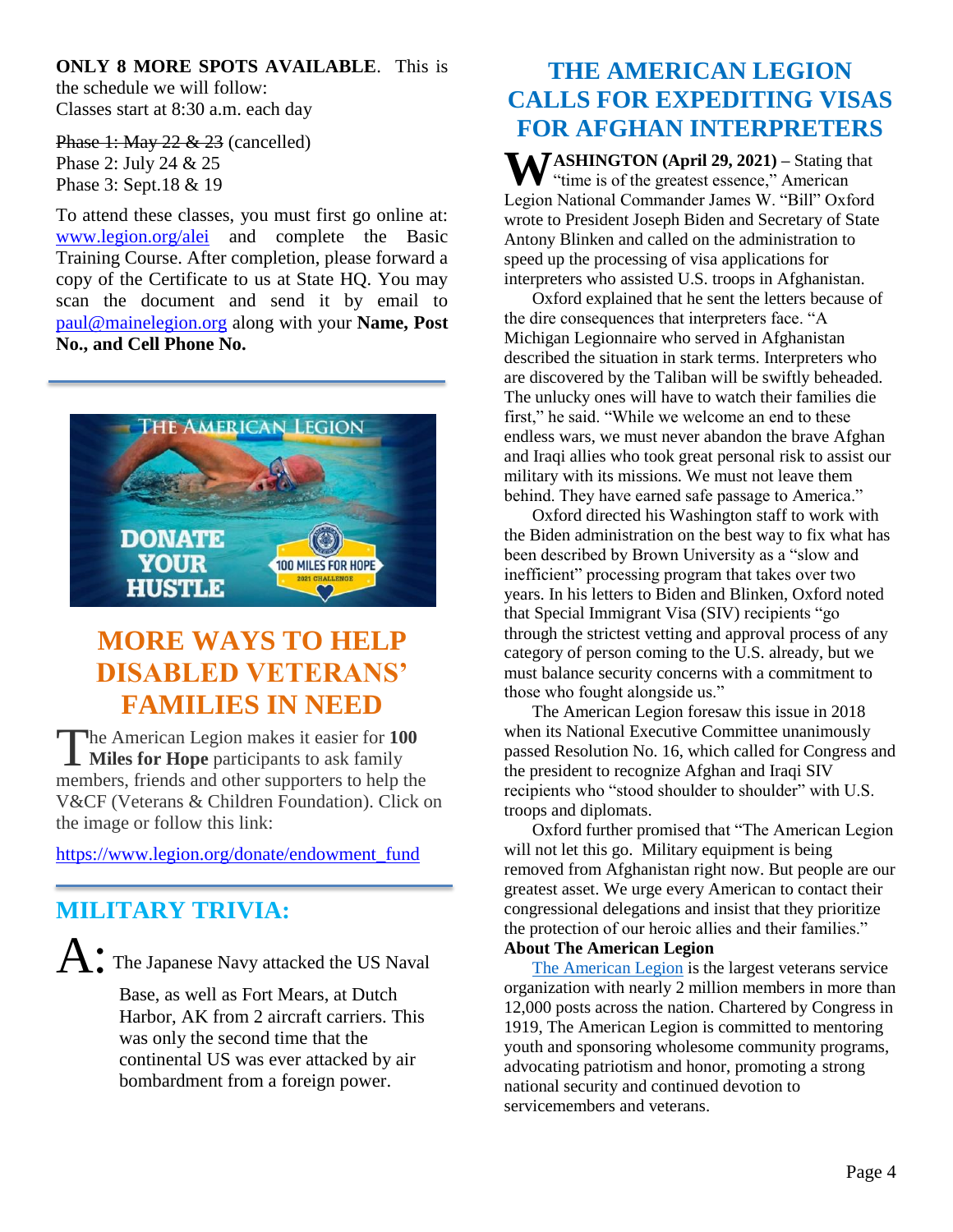

#### **[MEMBERSHIP IMPACT REPORTS](https://www.legion.org/membership/impact)**

he American Legion's success depends entirely on active membership, participation and volunteerism. following monthly reports located on <https://www.legion.org/membership/impact> provide a summary of membership, participation and volunteerism making an impact in the lives of veterans, families and communities. **The** 

American Legion Posts can share the many ways Legionnaires are making a difference in their communities by **[submitting consolidated post reports](http://www.mylegion.org/)  [online](http://www.mylegion.org/)**. To visit the impact American Legion posts made throughout the year, visit <https://www.legion.org/bythenumbers>

[https://www.legion.org/membership/impact.](https://www.legion.org/membership/impact)

# **VETERAN'S EMERGENCY FINANCIAL ASSISTANCE PROGRAM (VEFAP)**

o you know of a veteran in your community in **D**<sup>o</sup> you know of a veteran in your community in need of assistance? Someone who during these challenging times just needs a little help to keep them going? Maybe a veteran that is homeless? Or worst of all, a homeless veteran with children? If so, we want to remind you that The American Legion, Department of Maine can assist you to help these

veterans during their difficult and troubling times. You can call us at 207-873-3229 Ext. 3 or visit our website: http://www.mainelegion.org/pages/resources/varesources.php

We will contact you as soon as possible and we hope to enable you to help veterans in need.

# **PAST COMMANDERS CLUB**

**I**f you are a Past Post Commander of The American Legion, Department of Maine and have not yet paid your annual dues to the Past Commander Club in support of the James V. Day Scholarship, please do so as soon as possible.

Visit the Maine Legion website [http://www.mainelegion.org/pages/formsapplication](http://www.mainelegion.org/pages/formsapplications.php) [s.php](http://www.mainelegion.org/pages/formsapplications.php) and click on the **Past Commanders Club** (Fillable) form under Membership/Post Forms & Manuals. Mail form along with \$2.00 per member to The American Legion, Past Commanders Club, 5 Verti Drive, Winslow, Maine 04901-0727.

It is because of you, and the members and officers of your Post that The American Legion, Department of Maine can authorized 2 students to receive a \$500 scholarship each year. Thank you for your support!

# **MISSION BLUE POST ASSISTANCE PROGRAM**

t the 2020 Fall National Executive Committee At the 2020 Fall National Executive Committee<br>Meeting, Resolution #36, Subject: Mission Blue Post Assistance Program was approved. Posts impacted by a government's public health restrictions implemented in response to the COVID-19 pandemic may apply for a grant up to \$1,000. Posts must meet the following eligibility criteria:

• A post must have a current consolidated post report on file.

• A post must must have filed an IRS 990 within the prescribed due date.

• A post must have filed all other required forms and reports as prescribed by the departments.

• A post must have actively participated in one or more The American Legion(s) within the last 18 months.

• A post must have a financial need.

• A post must provide a certificate of insurance naming The American National Headquarters as an additional insured (copy of insurance declaration will be attached to application).

• A post must provide documentation indicating that the post is properly incorporated. The funds from this grant program shall be used exclusively for the following: Current and past due mortgage principal and interest or Current and past due real estate rents or Current and past due insurance premiums or Current and past due utilities.

The American Legion posts receiving this grant are required to submit a true and accurate report outlining